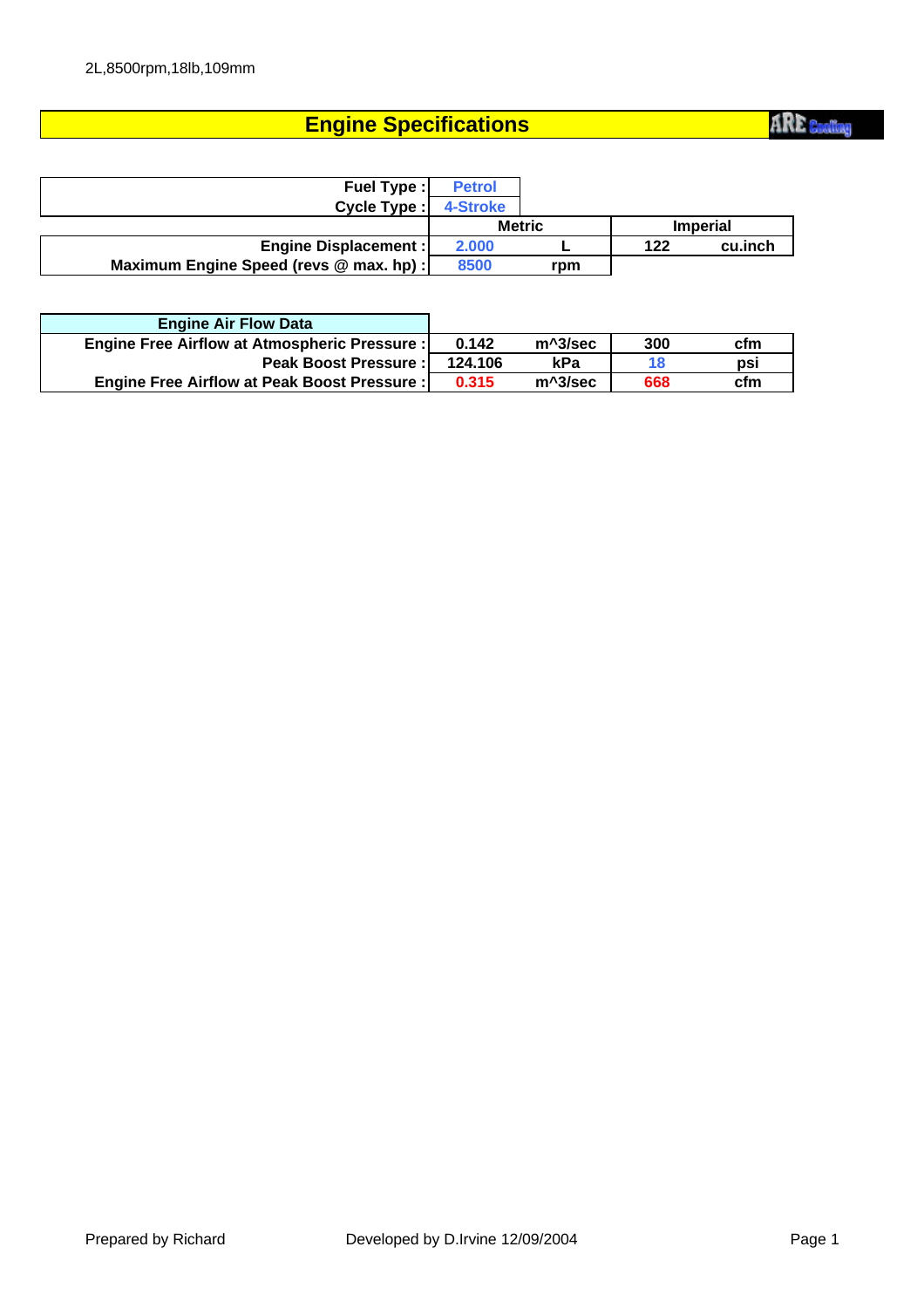## **Air to Dry Ice Intercooler Structure Design**

**ARE** Cooling

| <b>Tube Data</b>                     |        |                  |
|--------------------------------------|--------|------------------|
| Tube Width:                          | 109.0  | mm               |
| Tube Depth:                          | 8.0    | mm               |
| Tube Cross-sectional Area:           | 529.2  | $mm^2$           |
| Tube Surface Area per Lineal Metre : | 723400 | mm <sup>^2</sup> |
| Tube Spacing:                        | 8.0    | mm               |

| <b>Side Band Data</b> |    |
|-----------------------|----|
| Side Band Thickness:  | mm |
| Number of Side Bands: |    |

| <b>Intercooler Structure Size</b>                   |          |       |
|-----------------------------------------------------|----------|-------|
| Intercooler Core Height:                            | 380      | mm    |
| Intercooler Core Length:                            | 150      | mm    |
| Number of Tubes per Core:                           | 23       |       |
|                                                     |          |       |
| Total Cross-sectional Area for Engine Airflow:      | 0.012172 | $m^2$ |
| <b>Equivalent Diameter:</b>                         | 124.5    | mm    |
|                                                     |          |       |
| Total Tube Surface Area for Engine Airflow Contact: | 2.495730 | $m^2$ |